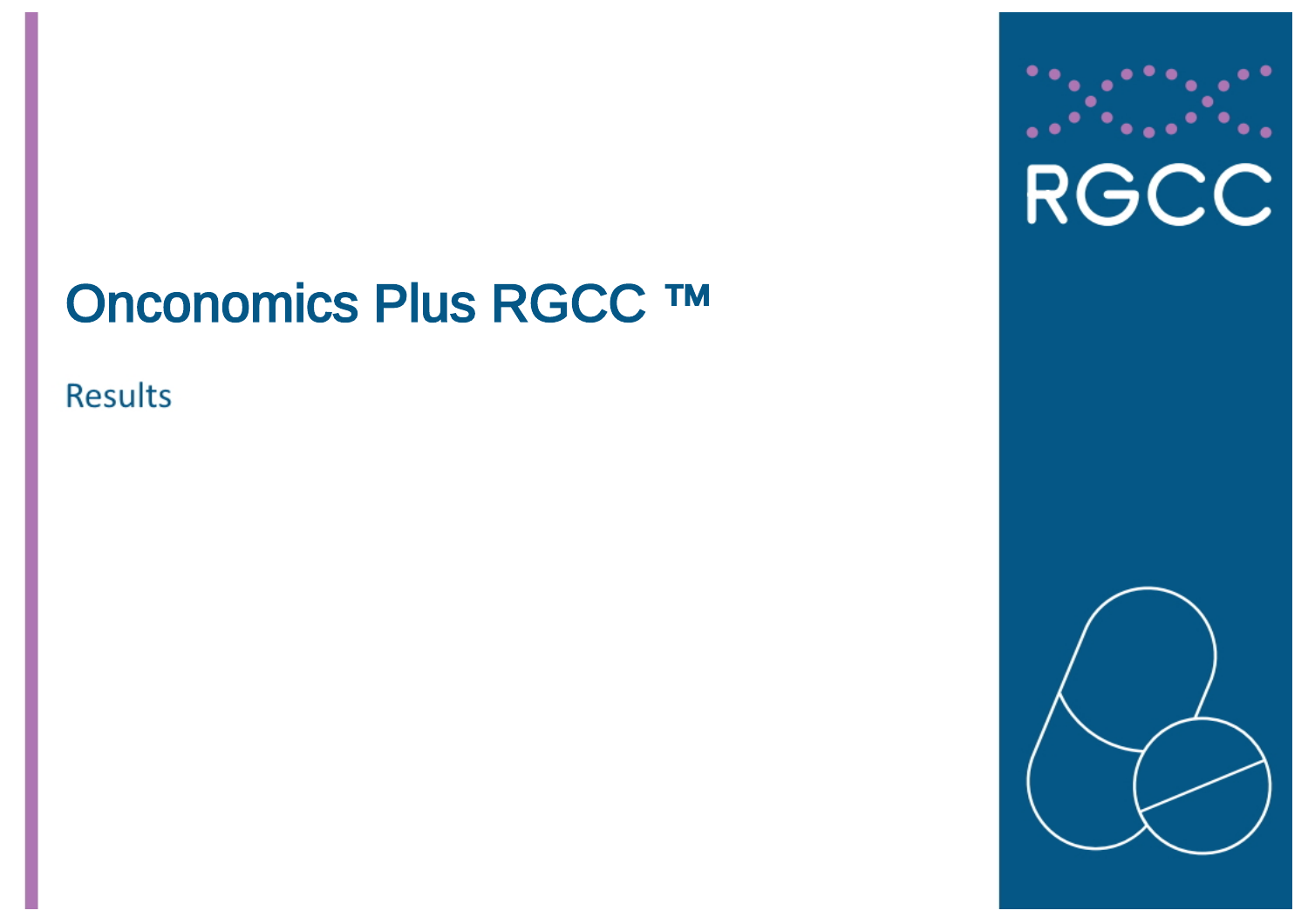

Isolation of mRNA

Quality control of integrity of mRNA

Reversed transcription of mRNA to cDNA

Hybridisation of cDNA with micro-Arrays all genome transcriptomic micro-Arrays slide

Analysis of the data and detection of repeatable patterns

Normalization and assessment of clinical relevant probes

This Test report is issued based on testing the sample / specimen examined by the Laboratory. Modification of data, selective breeding and using portions of this test report is forbidden. The laboratory assumes no liability for improper use or improper interpretation of the results.

Ioannis Papasotiriou M.D., PhD Head of molecular medicine dpt of R.G.C.C -Research Genetic Cancer Centre International GmbH Baarerstr 95, 6300, Zug, Switzerland Tel: +41-41-7250560 Website: www.rgcc-group.com E-mail:medical@rgcc-genlab.com RG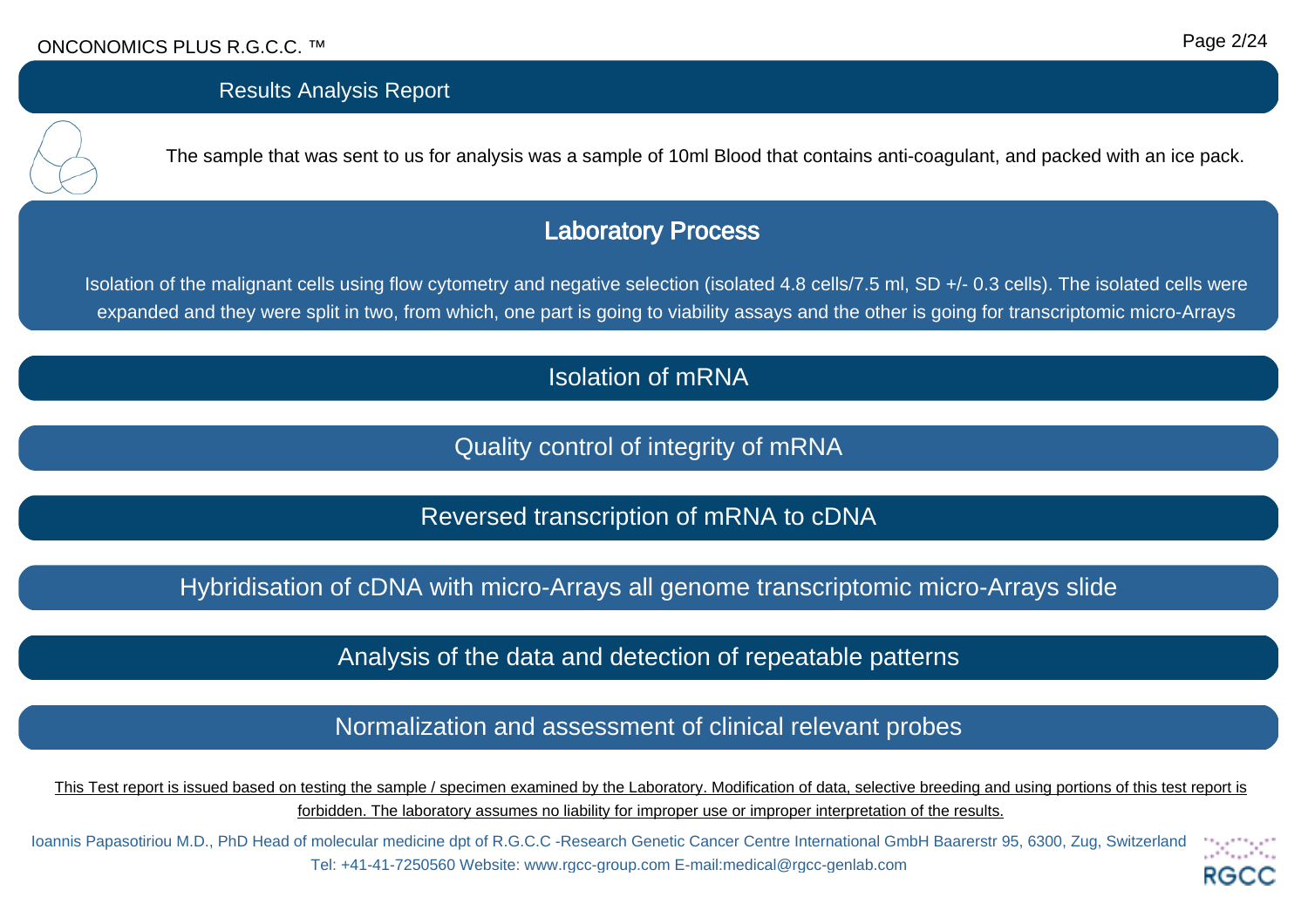# The following were defined

| Expression rates of the following clinical relevant genes                |                                                      |  |  |  |
|--------------------------------------------------------------------------|------------------------------------------------------|--|--|--|
| Related with cell cycle regulation                                       | p53, p21, p16, DHFR, TS, SHMT                        |  |  |  |
| Related with drug targets                                                | Topo I & II, TS, DHFR, ribonucleotide reductase etc. |  |  |  |
| Related with signal transduction pathway                                 | IGFr, EGFr, PDGFr, etc.                              |  |  |  |
| Related with epigenetic aberration                                       | Dnmt1, DNA demethylase, etc.                         |  |  |  |
| Related with angiogenesis                                                | <b>VEGF-r, FGFr, PDGFr</b>                           |  |  |  |
| Related with growth signal                                               | c-erb-B1, c-erb-B2, bar-abl, etc.                    |  |  |  |
| Related with repair after physical application (radiation, hyperthermia) | HSP27, HSP70, HSP90, HIF1a, etc.                     |  |  |  |

Ioannis Papasotiriou M.D., PhD Head of molecular medicine dpt of R.G.C.C -Research Genetic Cancer Centre International GmbH Baarerstr 95, 6300, Zug, Switzerland Tel: +41-41-7250560 Website: www.rgcc-group.com E-mail:medical@rgcc-genlab.com

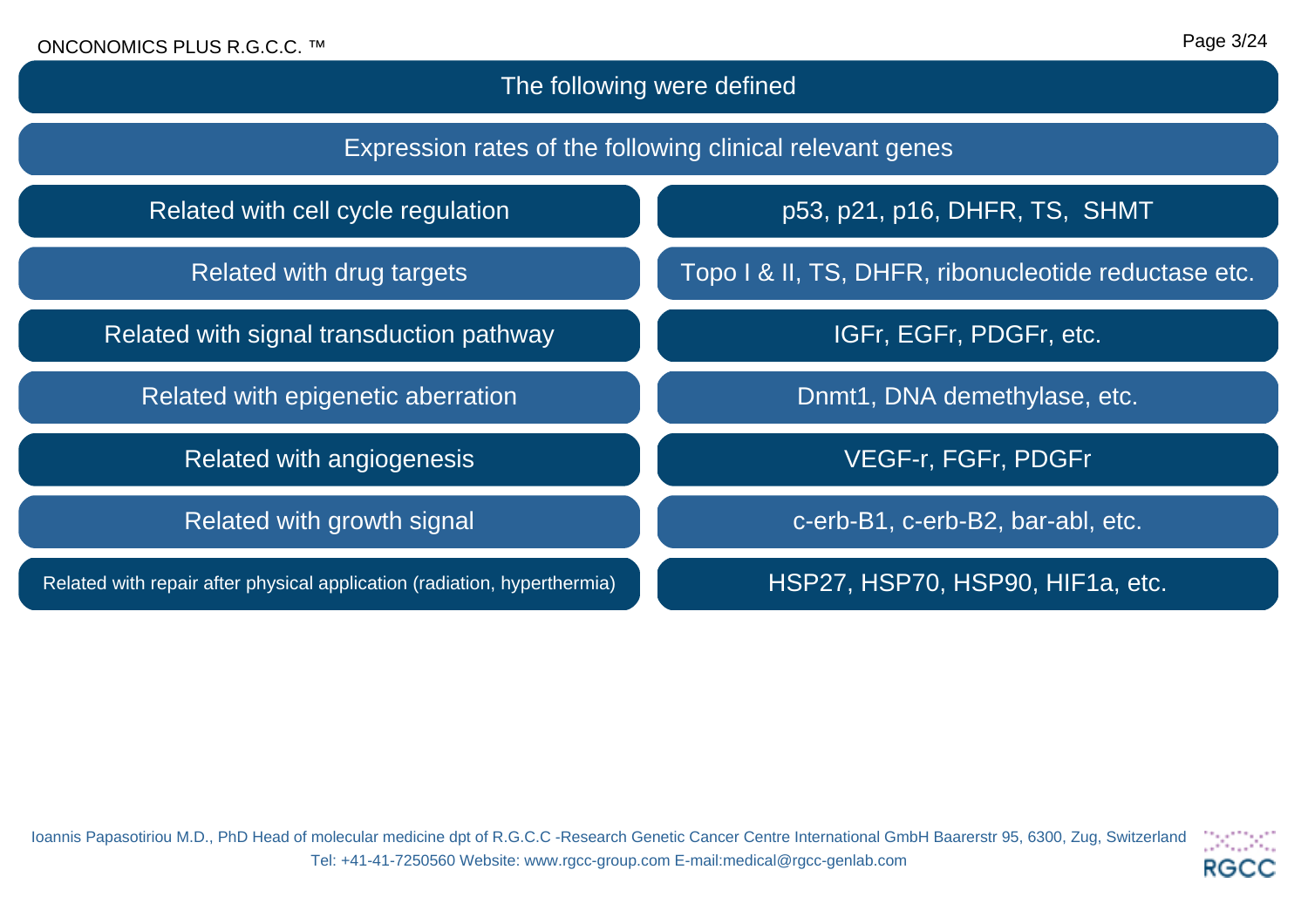# Alkylating Agents



Ioannis Papasotiriou M.D., PhD Head of molecular medicine dpt of R.G.C.C -Research Genetic Cancer Centre International GmbH Baarerstr 95, 6300, Zug, Switzerland DKDK. Tel: +41-41-7250560 Website: www.rgcc-group.com E-mail:medical@rgcc-genlab.com **RGCC**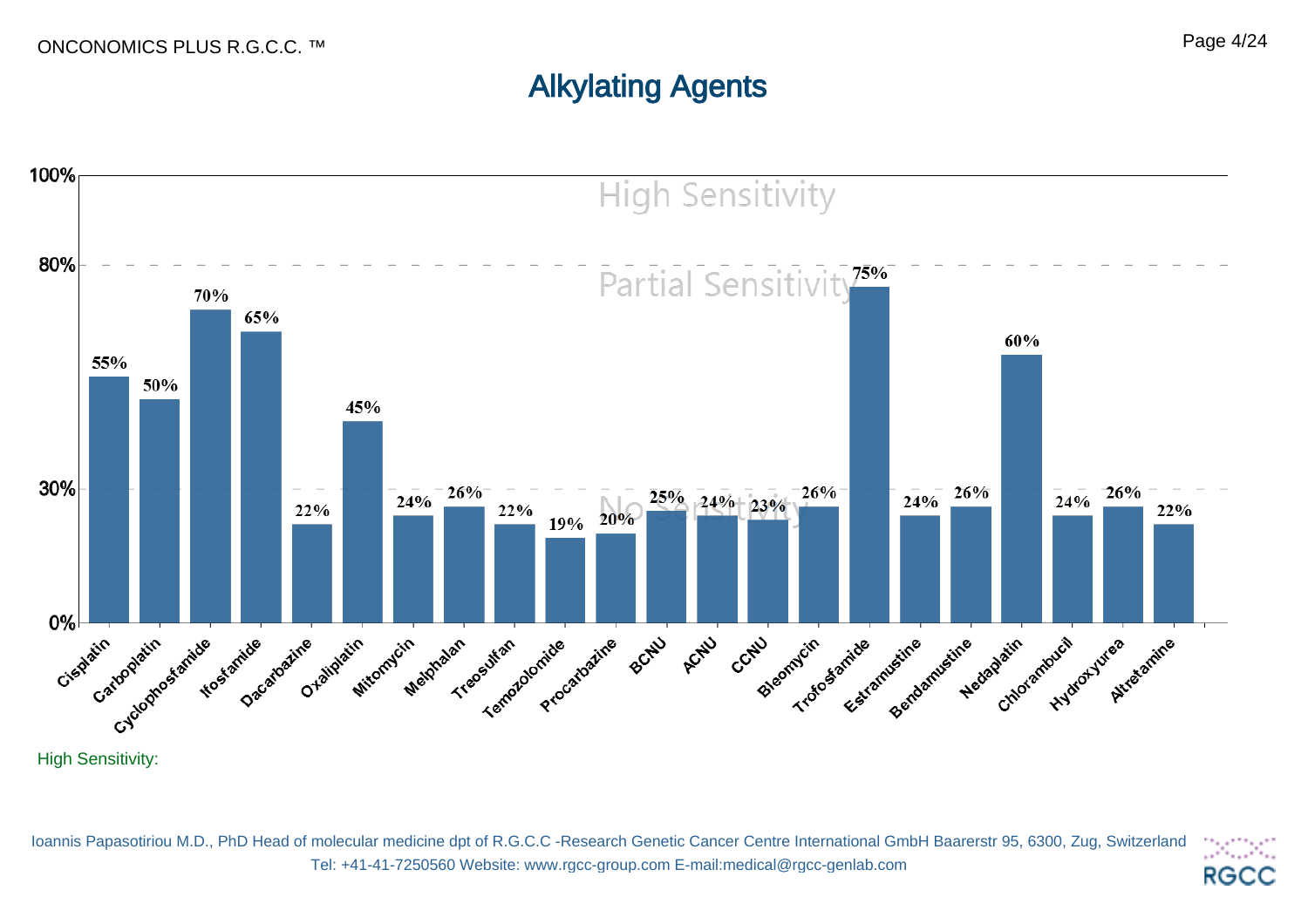#### Page 5/24

## Inhibitors of Topoisomerase I & II



Ioannis Papasotiriou M.D., PhD Head of molecular medicine dpt of R.G.C.C -Research Genetic Cancer Centre International GmbH Baarerstr 95, 6300, Zug, Switzerland DOM. Tel: +41-41-7250560 Website: www.rgcc-group.com E-mail:medical@rgcc-genlab.com **RGCC**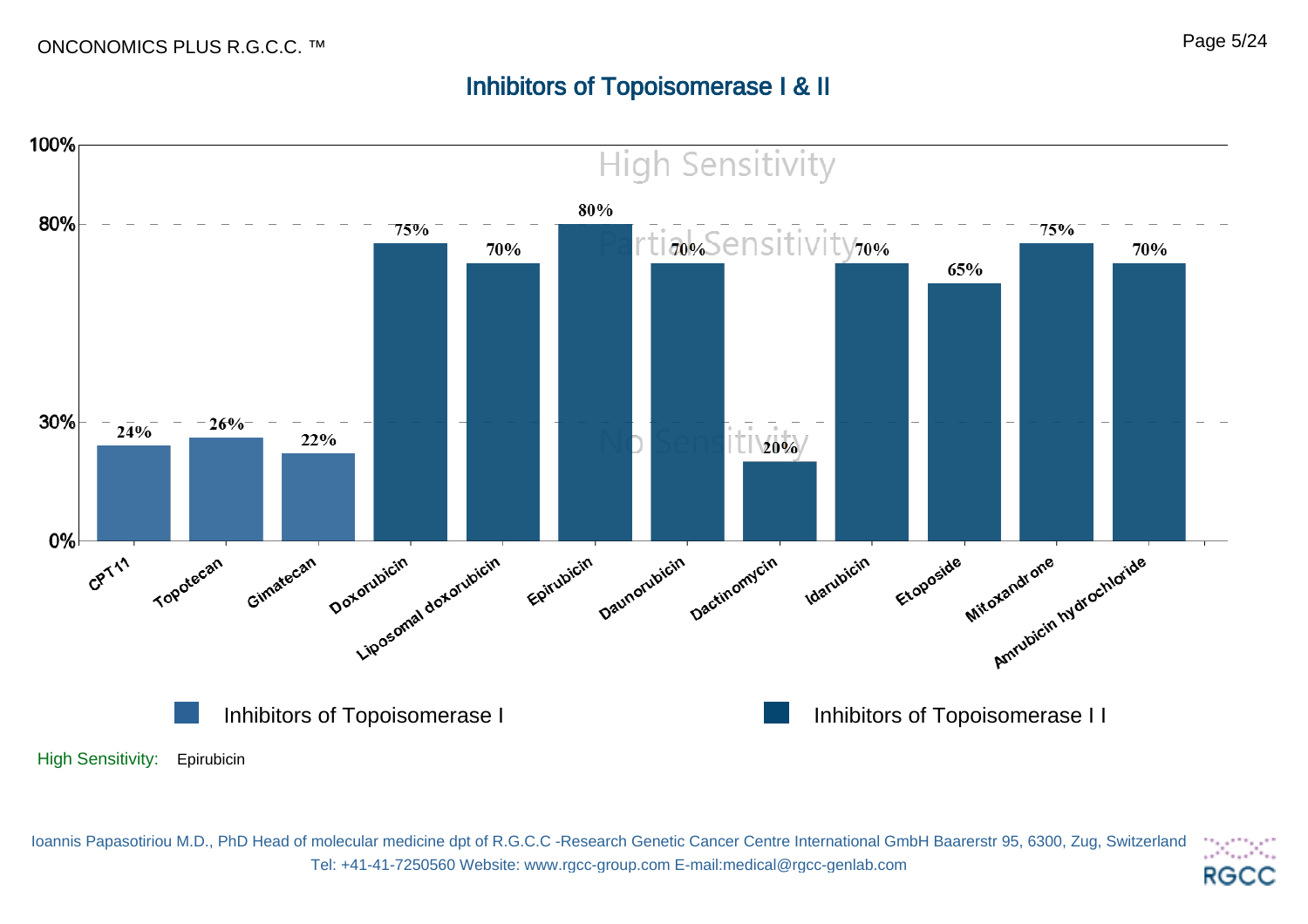# Epothilones & Nucleus Spindle Stabilizer I & II



Ioannis Papasotiriou M.D., PhD Head of molecular medicine dpt of R.G.C.C -Research Genetic Cancer Centre International GmbH Baarerstr 95, 6300, Zug, Switzerland DK 200 Tel: +41-41-7250560 Website: www.rgcc-group.com E-mail:medical@rgcc-genlab.com **RGCC**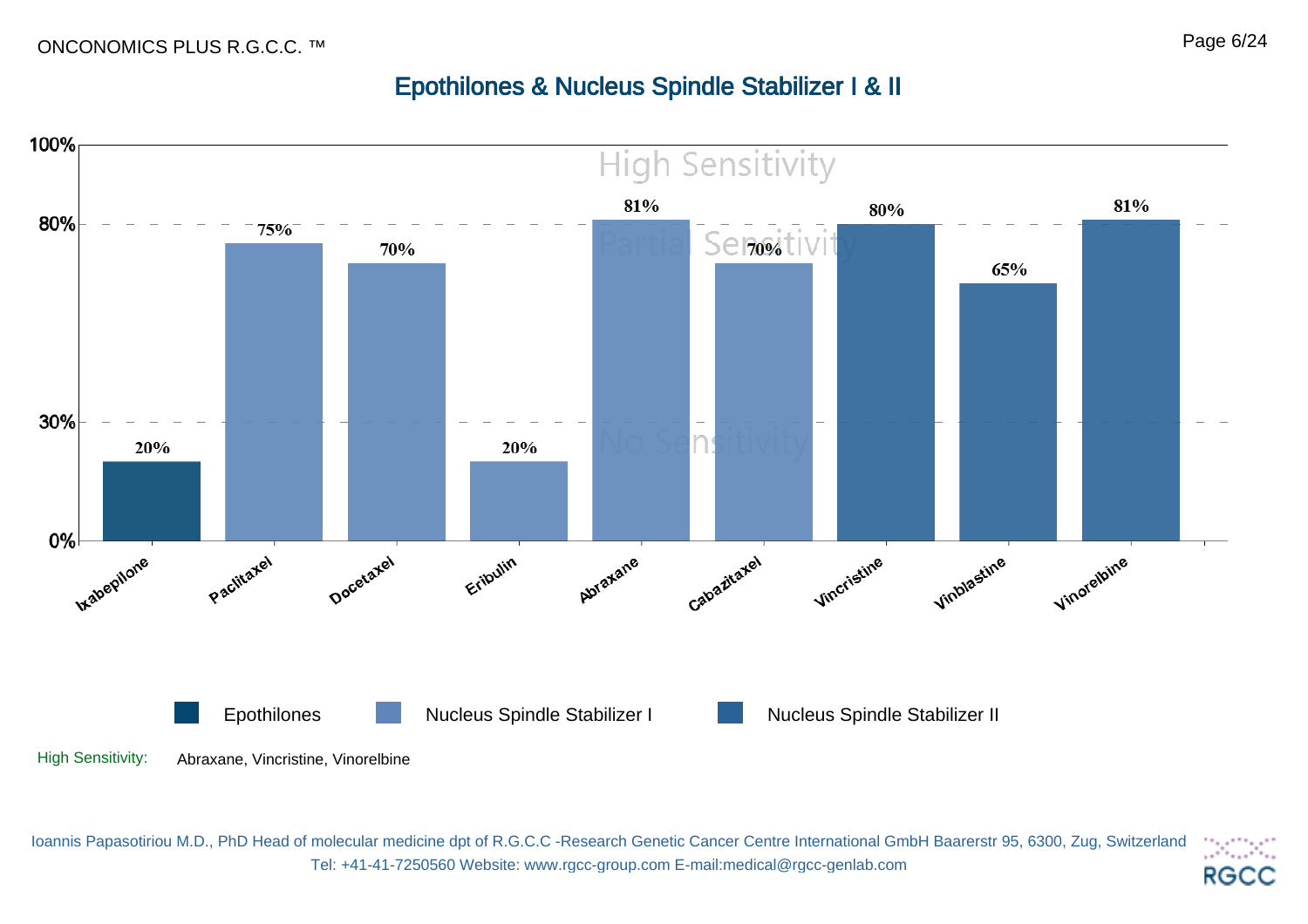#### 100% **High Sensitivity** 82% 81% 80% 80% rtial Sensitivit 65% 50% 45% 30%  $26%$  $\overline{24\overline{9}}$ 0% Raltitrexed Pernetrexed Cytarabine **MIT** Gemcitabine Capecitabin UFT Fludatabine Fudr SFU High Sensitivity: Gemcitabine, Capecitabin, Fudr

Nucleoside Analogues

Resistance Factors



Ioannis Papasotiriou M.D., PhD Head of molecular medicine dpt of R.G.C.C -Research Genetic Cancer Centre International GmbH Baarerstr 95, 6300, Zug, Switzerland DADA) Tel: +41-41-7250560 Website: www.rgcc-group.com E-mail:medical@rgcc-genlab.com **RGCC**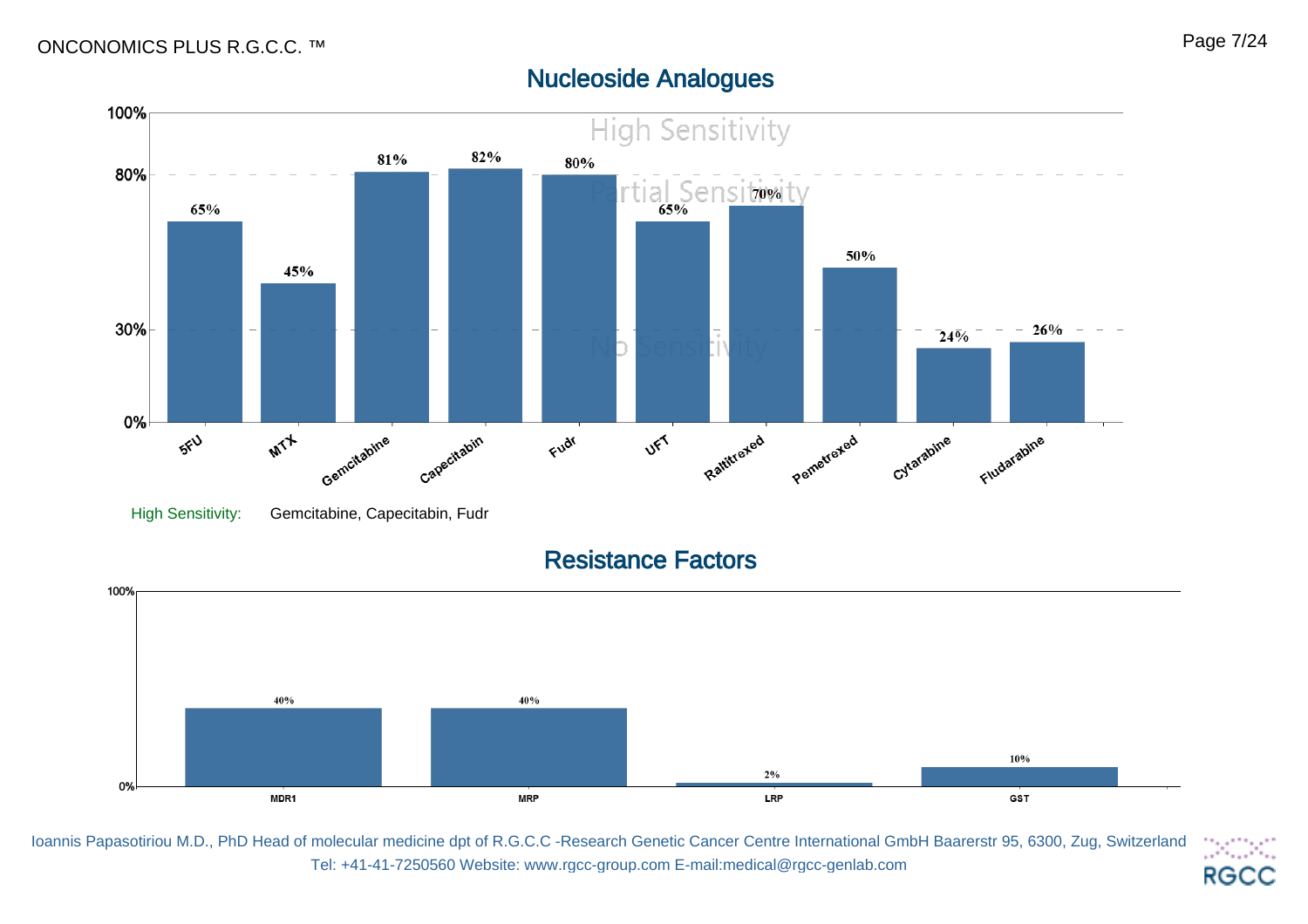$-100.$ 

## Tumor Related Genes I



Ioannis Papasotiriou M.D., PhD Head of molecular medicine dpt of R.G.C.C -Research Genetic Cancer Centre International GmbH Baarerstr 95, 6300, Zug, Switzerland DKDK. Tel: +41-41-7250560 Website: www.rgcc-group.com E-mail:medical@rgcc-genlab.com **RGCC**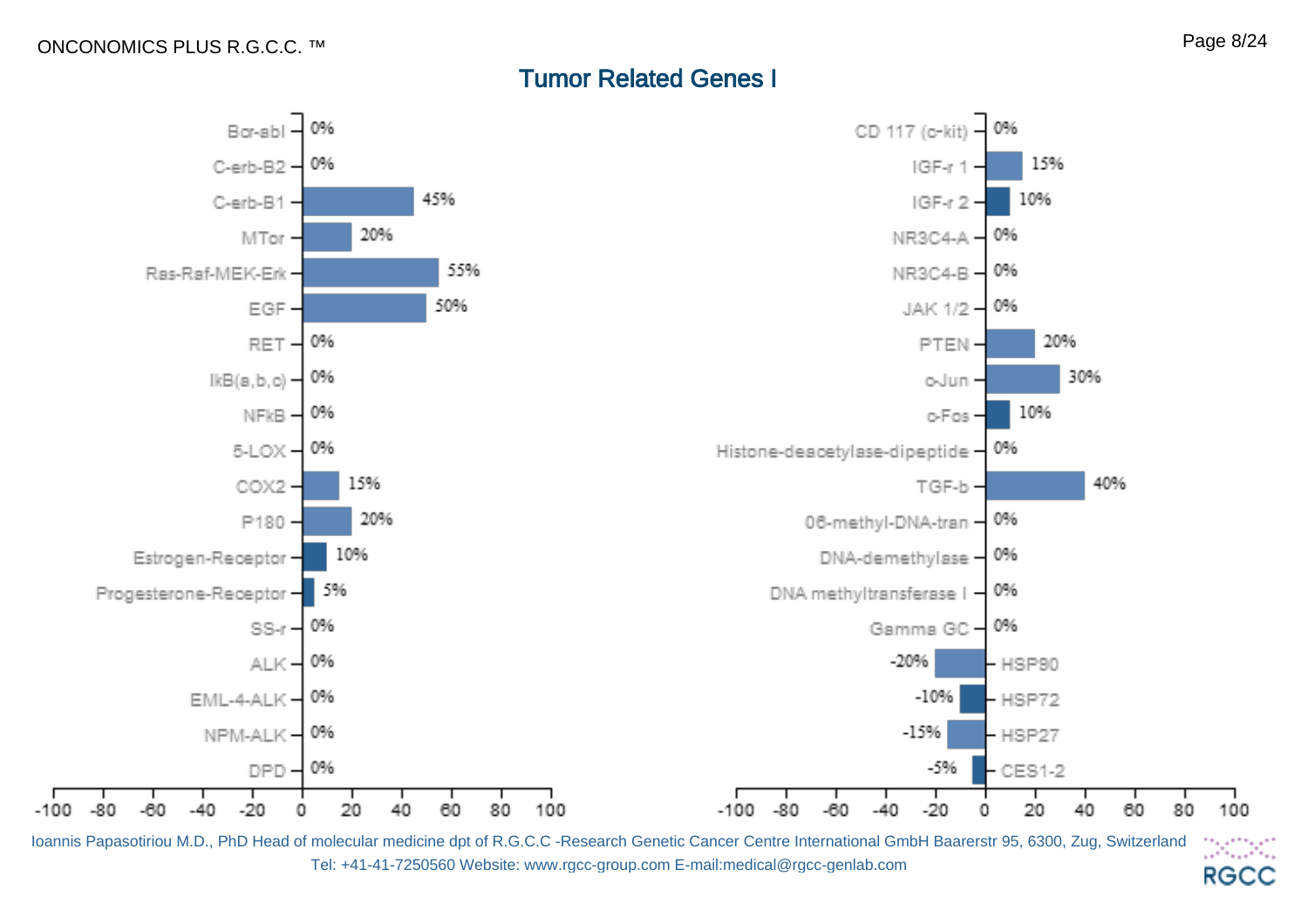$-100.$ 

## Tumor Related Genes II



Ioannis Papasotiriou M.D., PhD Head of molecular medicine dpt of R.G.C.C -Research Genetic Cancer Centre International GmbH Baarerstr 95, 6300, Zug, Switzerland DOM: Tel: +41-41-7250560 Website: www.rgcc-group.com E-mail:medical@rgcc-genlab.com **RGCC**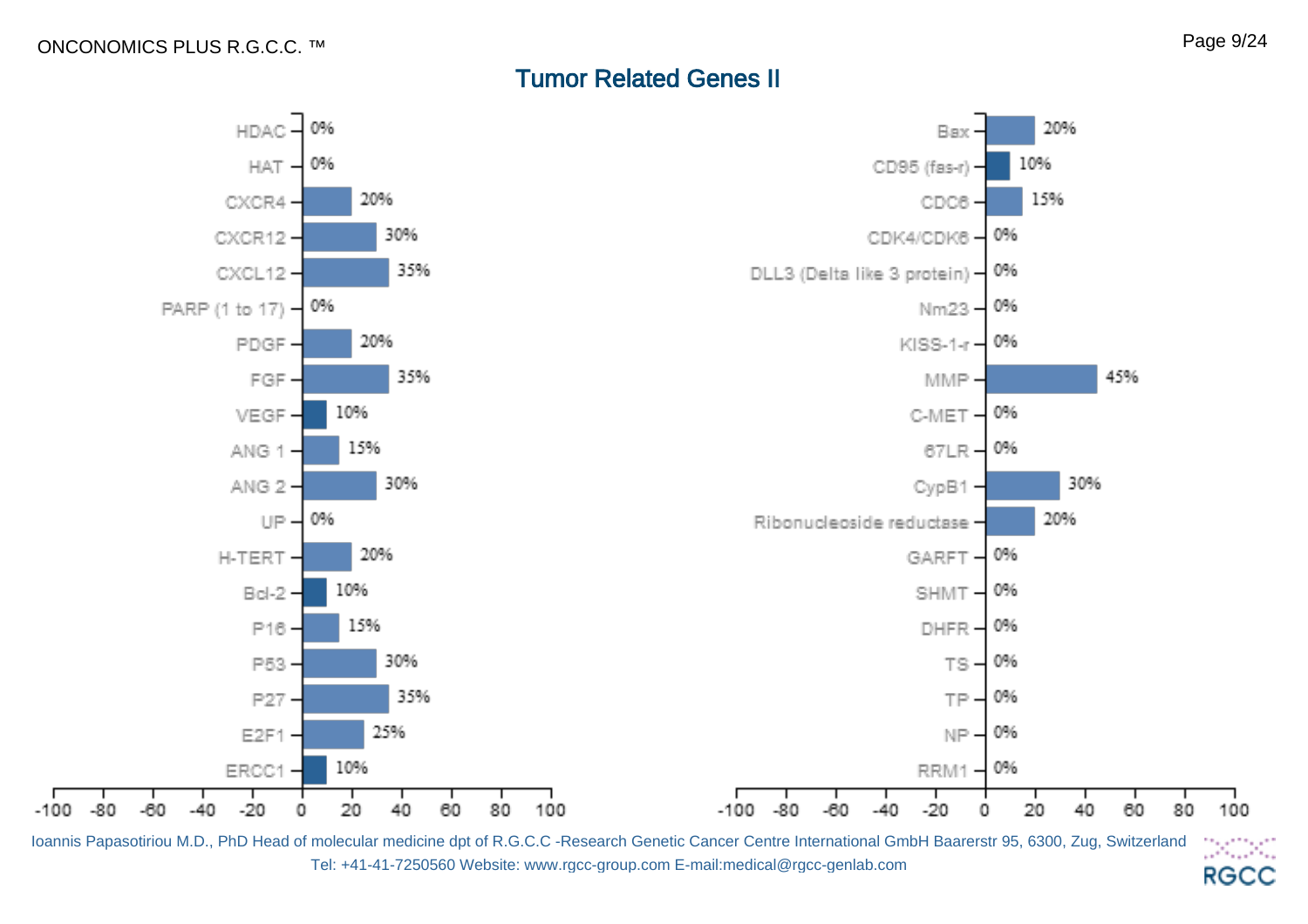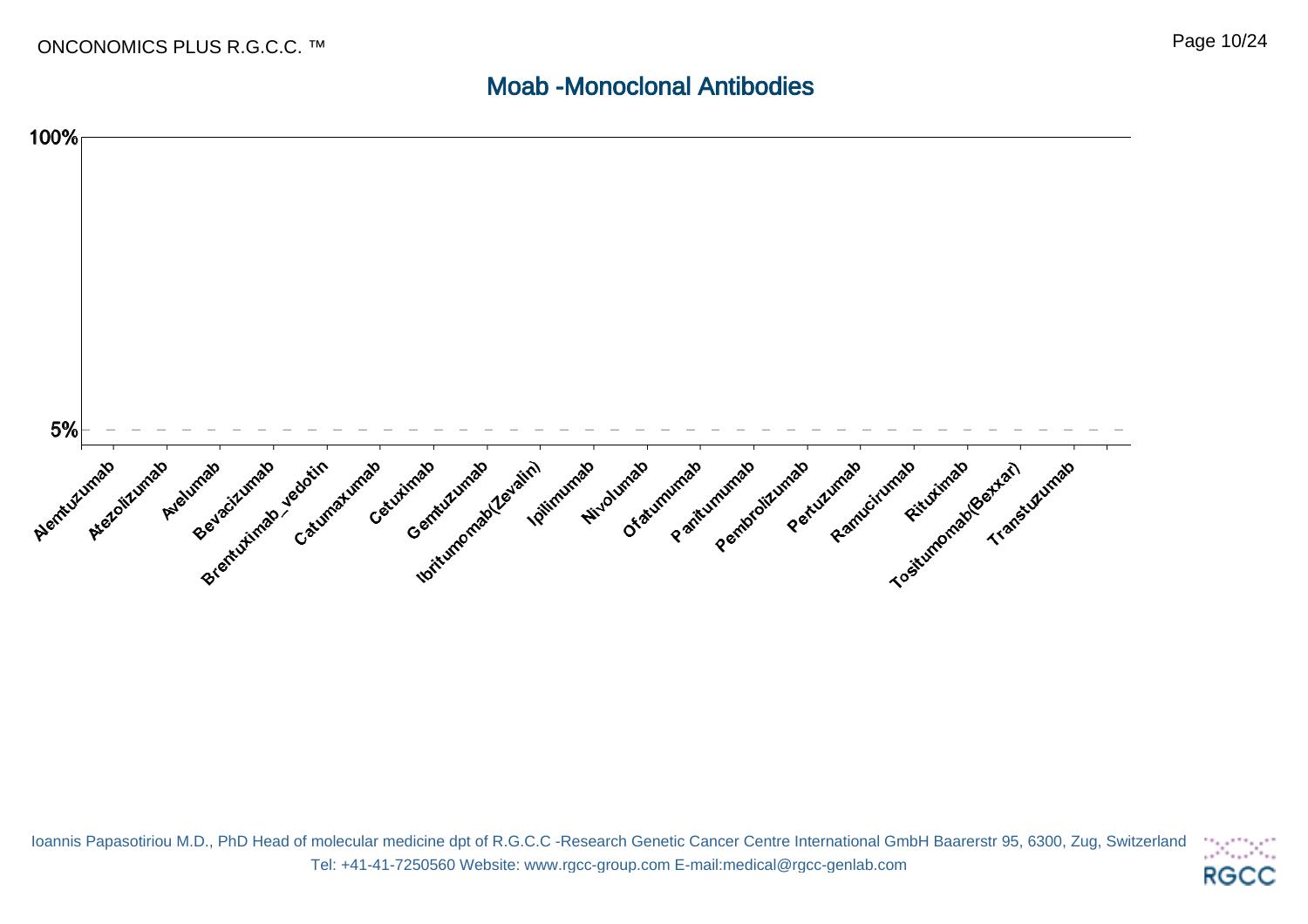### SMW - Small Molecular weight molecule



Ioannis Papasotiriou M.D., PhD Head of molecular medicine dpt of R.G.C.C -Research Genetic Cancer Centre International GmbH Baarerstr 95, 6300, Zug, Switzerland 34.X. Tel: +41-41-7250560 Website: www.rgcc-group.com E-mail:medical@rgcc-genlab.com **RGCC**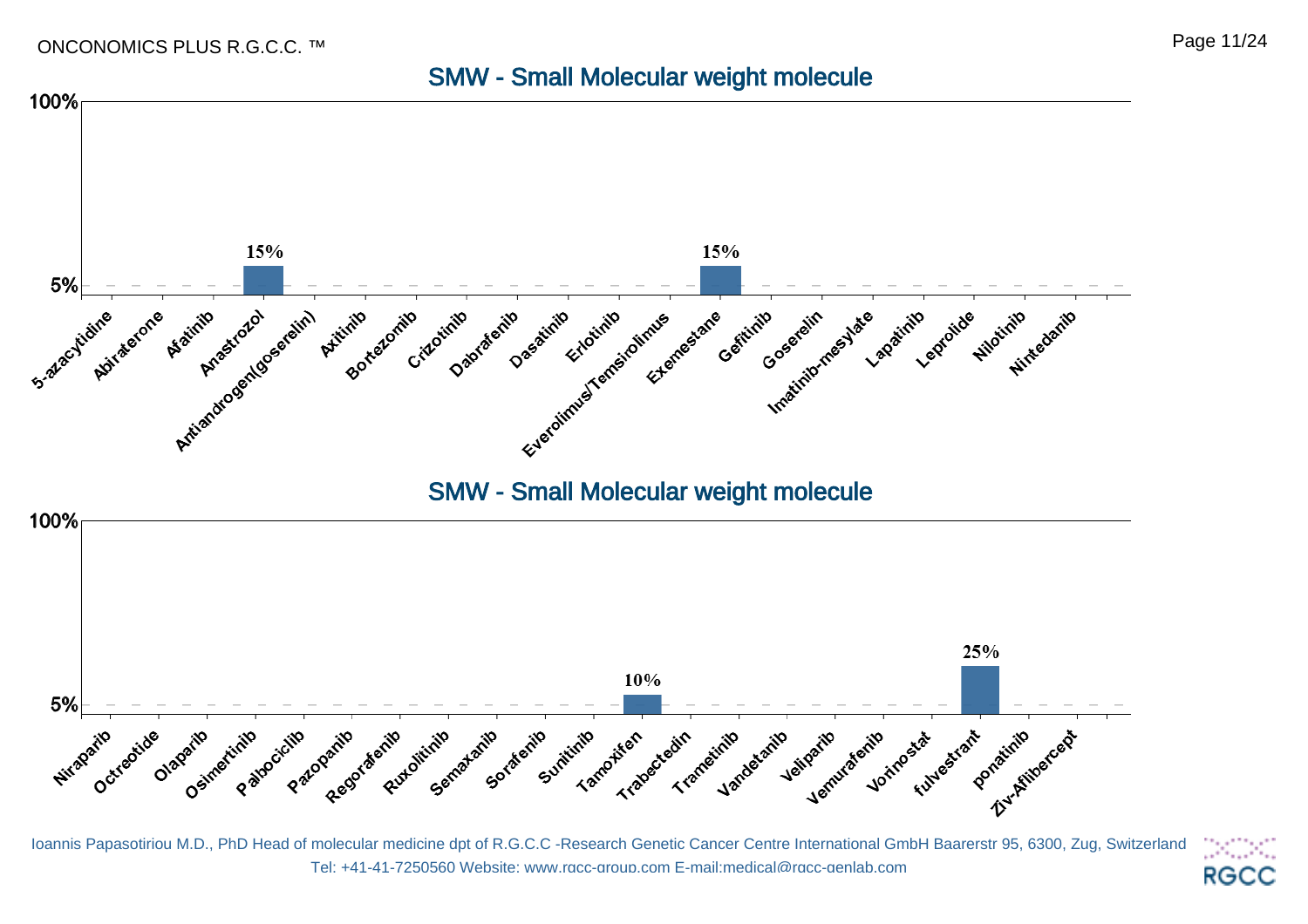## GROWTH FACTORS PROLIFERATION STIMULI

| <b>FUNCTION</b>                          | <b>CLINICAL RISK</b> | <b>NAME</b>           | <b>RELATED</b>               | <b>RESULTS</b>  | <b>OUTCOME</b>   |
|------------------------------------------|----------------------|-----------------------|------------------------------|-----------------|------------------|
| Preprotein for<br><b>Cellular stress</b> | <b>HIGH RISK</b>     | p180                  | Tyrosin kinase growth f.     | 20              | <b>HIGH RISK</b> |
| <b>Fusion Protein</b>                    | <b>LOW RISK</b>      | Bcr-abl               | Resist phenotype             | Normal          | <b>LOW RISK</b>  |
| <b>Repair Related Gene</b>               | <b>HIGH RISK</b>     | <b>PTEN</b>           | <b>Tumor Suppressor Gene</b> | 20              | <b>HIGH RISK</b> |
| Eicosanoid related                       |                      | COX <sub>2</sub>      | <b>Tumour Growth</b>         | 15              | <b>HIGH RISK</b> |
| <b>HIGH RISK</b><br>protein              | 5-LOX                | <b>Tumour Growth</b>  | Normal                       | <b>LOW RISK</b> |                  |
| Proteasome                               |                      | <b>NFKB</b>           | <b>Transcription fact</b>    | Normal          | <b>LOW RISK</b>  |
| <b>LOW RISK</b><br>inhibitors            | IkB(a,b,c)           | Inhibitor of NFkB     | Normal                       | <b>LOW RISK</b> |                  |
| <b>LOW RISK</b><br>Proto-Oncogene        | <b>ALK</b>           | Acute Leukemia kinase | Normal                       | <b>LOW RISK</b> |                  |
|                                          |                      | EML-4-ALK             | <b>Fusion EML with ALK</b>   | Normal          | <b>LOW RISK</b>  |
|                                          |                      | <b>NPM-ALK</b>        | Fusion NPM with ALK          | Normal          | <b>LOW RISK</b>  |
|                                          |                      | <b>RET</b>            | Proto-oncogene               | Normal          | <b>LOW RISK</b>  |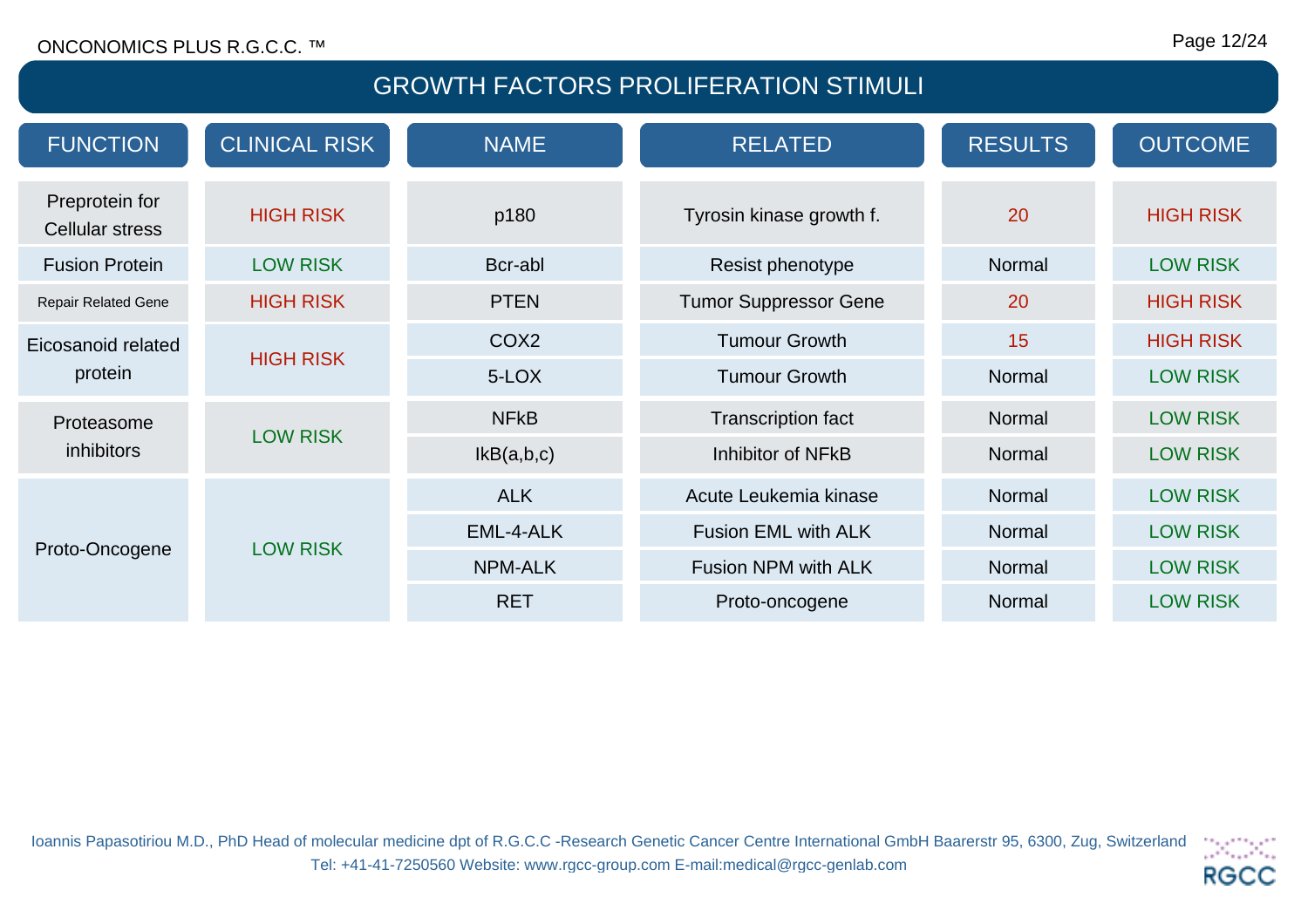# GROWTH FACTORS PROLIFERATION STIMULI

| <b>FUNCTION</b>                  | <b>CLINICAL RISK</b> | <b>NAME</b>                        | <b>RELATED</b>                                               | <b>RESULTS</b>  | <b>OUTCOME</b>   |
|----------------------------------|----------------------|------------------------------------|--------------------------------------------------------------|-----------------|------------------|
|                                  |                      | SS-r                               | Somatostatin receptor                                        | Normal          | <b>LOW RISK</b>  |
|                                  | CD 117(c-kit)        | Proliferate growth factor receptor | Normal                                                       | <b>LOW RISK</b> |                  |
|                                  |                      | IGF-r1                             | Insulin like growth factor receptor                          | 15              | <b>HIGH RISK</b> |
| <b>Growth Factor</b><br>Receptor | <b>HIGH RISK</b>     | $IGF-r-2$                          | Insulin like growth factor receptor                          | 10              | <b>HIGH RISK</b> |
|                                  |                      | <b>EGF</b>                         | <b>Tumour Growth</b>                                         | 50              | <b>HIGH RISK</b> |
|                                  |                      | c-erb-B1                           | Her1                                                         | 45              | <b>HIGH RISK</b> |
|                                  |                      | c-erb-B2                           | Her/neu2                                                     | Normal          | <b>LOW RISK</b>  |
|                                  |                      | <b>JAK 1/2</b>                     | Single transduction pathway                                  | Normal          | <b>LOW RISK</b>  |
|                                  |                      | c-Jun                              | Proto-Oncogene                                               | 30              | <b>HIGH RISK</b> |
| Signal transduction<br>pathway   | <b>HIGH RISK</b>     | c-Fos                              | Proto-Oncogene                                               | 10              | <b>HIGH RISK</b> |
|                                  |                      | Ras/Raf/MEK/Er k                   | <b>Transduction pathway</b>                                  | 55              | <b>HIGH RISK</b> |
|                                  |                      | m <sub>T</sub> OR                  | <b>Transduction pathway</b>                                  | 20              | <b>HIGH RISK</b> |
|                                  |                      | Progesterone Receptor              | Growth Factor receptor                                       | Normal          | <b>LOW RISK</b>  |
|                                  |                      | <b>Estrogene Receptor</b>          | Growth Factor receptor                                       | 10              | <b>HIGH RISK</b> |
| Hormone<br>Receptors             | <b>HIGH RISK</b>     | NR3C4-A                            | Nucleous receptor group III Class 4<br>(androgen receptor A) | Normal          | <b>LOW RISK</b>  |
|                                  |                      | NR3C4-B                            | Nucleous receptor group III Class 4<br>(androgen receptor B) | Normal          | <b>LOW RISK</b>  |

Ioannis Papasotiriou M.D., PhD Head of molecular medicine dpt of R.G.C.C -Research Genetic Cancer Centre International GmbH Baarerstr 95, 6300, Zug, Switzerland  $\left\langle \left\langle \mathcal{H}_{\alpha} \right\rangle \right\rangle \left\langle \mathcal{H}_{\alpha} \right\rangle$ Tel: +41-41-7250560 Website: www.rgcc-group.com E-mail:medical@rgcc-genlab.com **RGCC**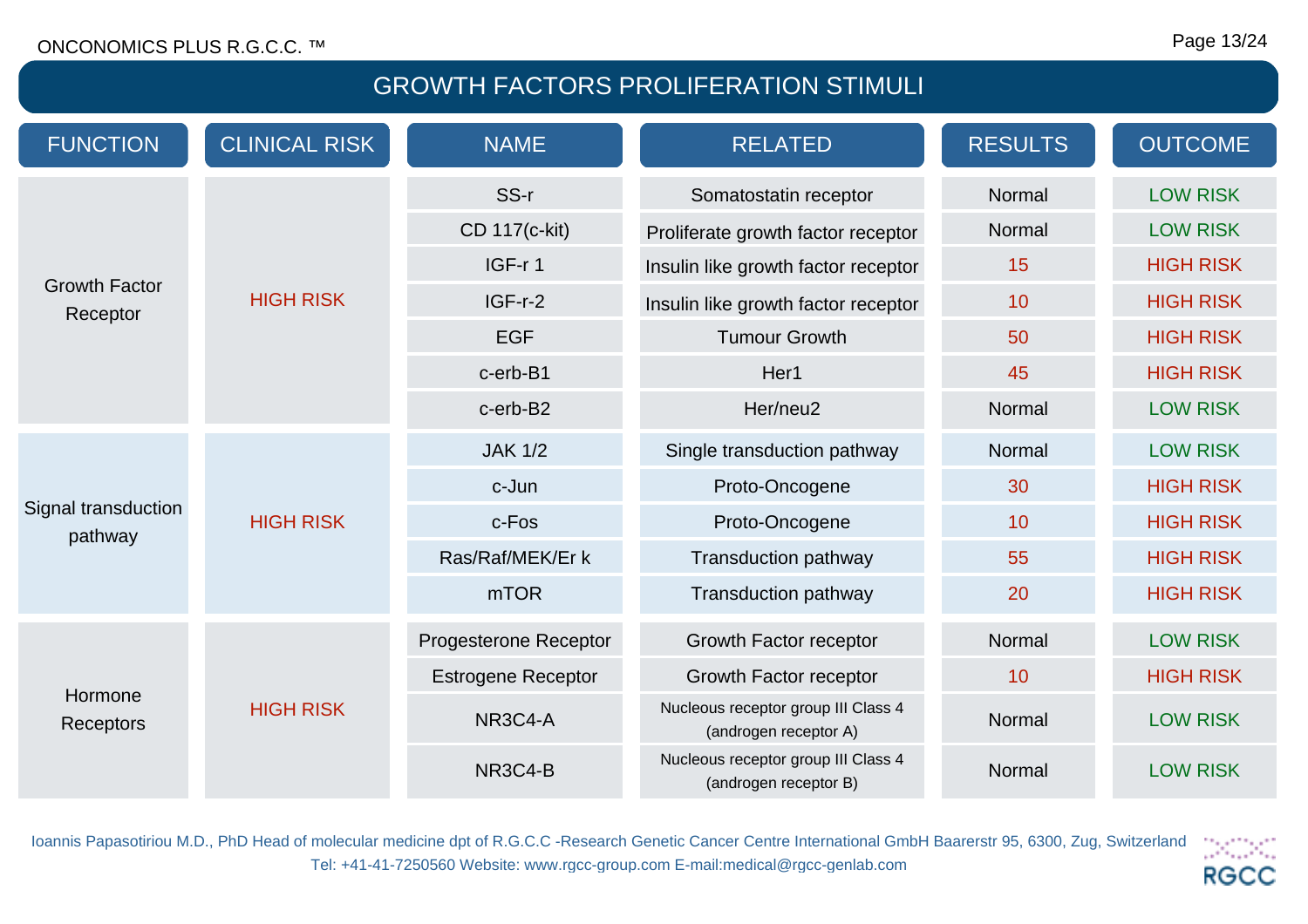#### Page 14/24

| <b>SELF REPAIR - RESISTANCE</b> |                         |                           |                            |                  |                  |
|---------------------------------|-------------------------|---------------------------|----------------------------|------------------|------------------|
| <b>FUNCTION</b>                 | <b>CLINICAL RISK</b>    | <b>NAME</b>               | <b>RELATED</b>             | <b>RESULTS</b>   | <b>OUTCOME</b>   |
| Signal transduction             | <b>HIGH RISK</b>        | TGF-b                     | <b>Tumour Growth</b>       | 40               | <b>HIGH RISK</b> |
| Radiotherapy /                  | <b>HSP27</b>            | <b>Heat Shock Protein</b> | $-15$                      | <b>SENSITIVE</b> |                  |
| Hyperthermia                    | <b>SENSITIVE</b>        | <b>HSP72</b>              | <b>Heat Shock Protein</b>  | $-10$            | <b>SENSITIVE</b> |
| sensitivity                     |                         | <b>HSP90</b>              | <b>Heat Shock Protein</b>  | $-20$            | <b>SENSITIVE</b> |
|                                 | DNA methyltransferas el | DNA methylation           | Normal                     | <b>LOW RISK</b>  |                  |
|                                 |                         | DNA demethylase           | DNA methylation            | Normal           | <b>LOW RISK</b>  |
|                                 |                         | 06-methyl-DNA-tran.       | DNA methylation            | Normal           | <b>LOW RISK</b>  |
|                                 |                         | Histonedeacetyla se-      | DNA coiling (nucleosome)   | Normal           | <b>LOW RISK</b>  |
| <b>Resistant</b>                | <b>HIGH RISK</b>        | <b>HAT</b>                | Histone acetyl transferase | Normal           | <b>LOW RISK</b>  |
| <b>Phenotype Markers</b>        |                         | CXCR4                     | <b>Resistant Phenotype</b> | 20               | <b>HIGH RISK</b> |
|                                 |                         | CXCR12                    | <b>Resistant Phenotype</b> | 30               | <b>HIGH RISK</b> |
|                                 |                         | CXCL12                    | <b>Resistant Phenotype</b> | 35               | <b>HIGH RISK</b> |
|                                 |                         | Gamma GC                  | Resist to alkylating drug  | Normal           | <b>LOW RISK</b>  |
|                                 |                         | <b>HDAC</b>               | Histone deacetylase        | Normal           | <b>LOW RISK</b>  |

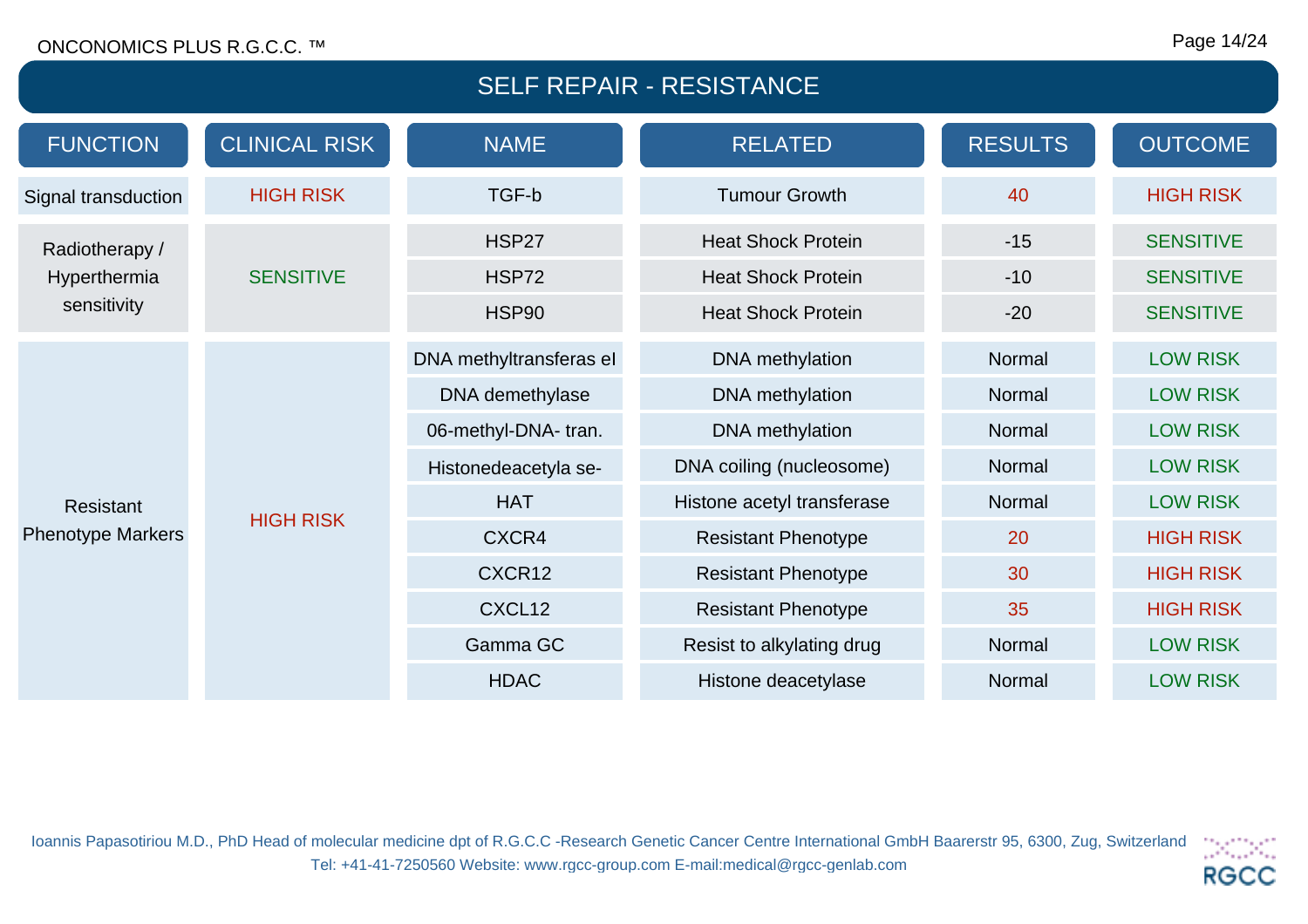#### Page 15/24

| <b>ANGIOGENESIS</b>                                 |                      |                            |                               |                  |                  |
|-----------------------------------------------------|----------------------|----------------------------|-------------------------------|------------------|------------------|
| <b>FUNCTION</b>                                     | <b>CLINICAL RISK</b> | <b>NAME</b>                | <b>RELATED</b>                | <b>RESULTS</b>   | <b>OUTCOME</b>   |
|                                                     |                      | <b>VEGF</b>                | Angiogenesis                  | 10               | <b>HIGH RISK</b> |
|                                                     |                      | <b>FGF</b>                 | Angiogenesis                  | 35               | <b>HIGH RISK</b> |
| Angiogenesis                                        | <b>HIGH RISK</b>     | <b>PDGF</b>                | Angiogenesis                  | 20               | <b>HIGH RISK</b> |
|                                                     |                      | ANG <sub>1</sub>           | Angiogenin I                  | 15               | <b>HIGH RISK</b> |
|                                                     |                      | ANG <sub>2</sub>           | Angiogenin II                 | 30               | <b>HIGH RISK</b> |
| CELL CYCLE REGULATION & IMMORTALIZATION / APOPTOSIS |                      |                            |                               |                  |                  |
| <b>FUNCTION</b>                                     | <b>CLINICAL RISK</b> | <b>NAME</b>                | <b>RELATED</b>                | <b>RESULTS</b>   | <b>OUTCOME</b>   |
| Increase protein<br>Synthesis                       | <b>HIGH RISK</b>     | E2F1                       | Transcr. Fact of TS & topo I  | 25               | <b>HIGH RISK</b> |
| Rapid Cell Cycle                                    | <b>HIGH RISK</b>     | CDC6                       | Initiation of DNA replication | 15               | <b>HIGH RISK</b> |
| Immortalization                                     | <b>HIGH RISK</b>     | h-TERT                     | M2 crisis- aggressive phen.   | 20               | <b>HIGH RISK</b> |
|                                                     |                      | Bcl-2                      | Apoptosis                     | 10               | <b>HIGH RISK</b> |
| <b>Regulation of</b><br>apoptosis                   | <b>HIGH RISK</b>     | <b>Bax</b>                 | Apoptosis                     | 20               | <b>HIGH RISK</b> |
|                                                     | CD95 (fas-r)         | Apoptosis related receptor | 10                            | <b>HIGH RISK</b> |                  |
|                                                     |                      | p27                        | Cell arrest (G0)              | 35               | <b>HIGH RISK</b> |
| Cell cycle Rate                                     | <b>HIGH RISK</b>     | p <sub>53</sub>            | Cell cycle regulator          | 30               | <b>HIGH RISK</b> |
|                                                     |                      | p16                        | Apoptosis                     | 15               | <b>HIGH RISK</b> |

Ioannis Papasotiriou M.D., PhD Head of molecular medicine dpt of R.G.C.C -Research Genetic Cancer Centre International GmbH Baarerstr 95, 6300, Zug, Switzerland  $\frac{1}{2}$ Tel: +41-41-7250560 Website: www.rgcc-group.com E-mail:medical@rgcc-genlab.com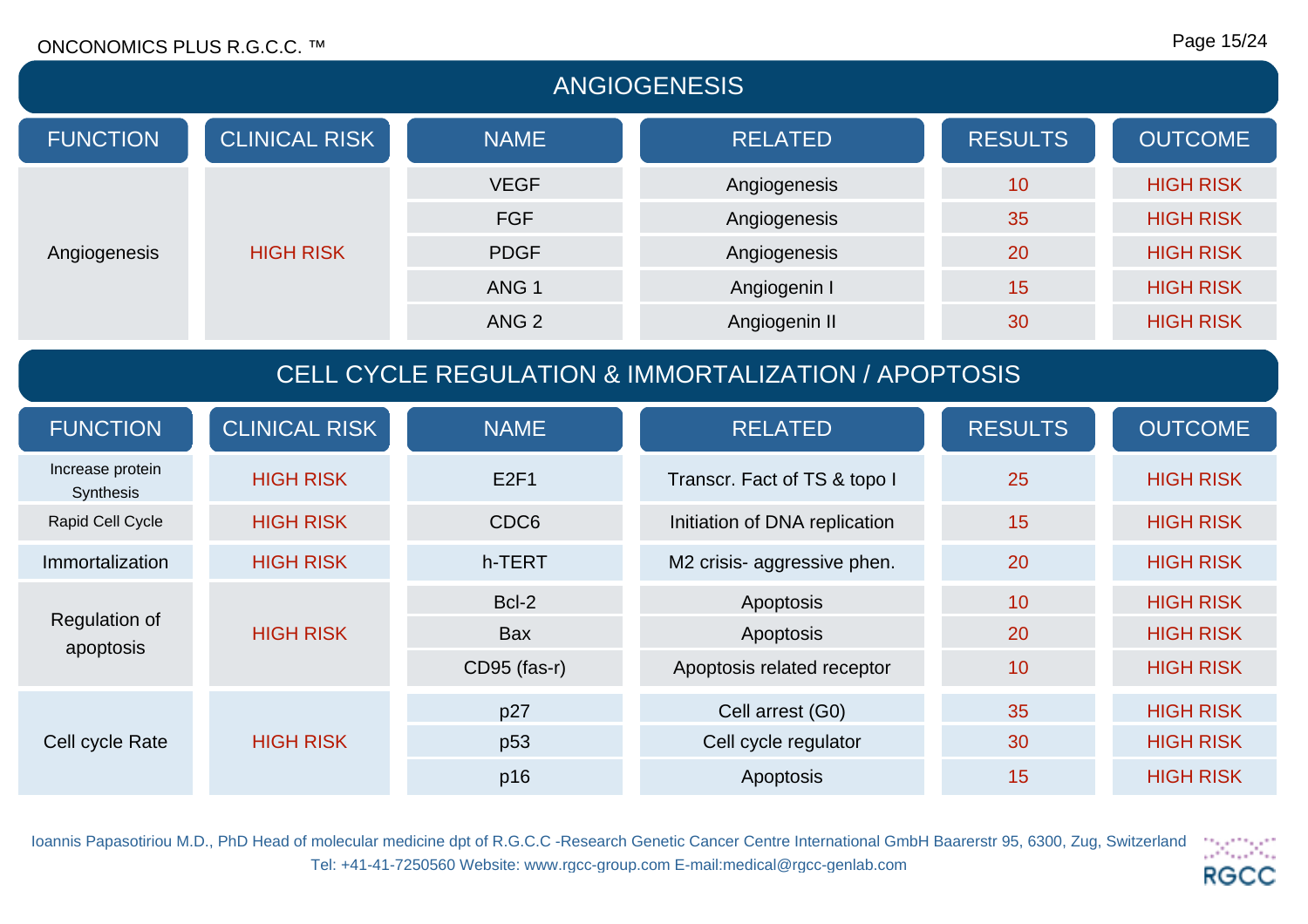| <b>ANGIOGENESIS - METASTASES</b>      |                      |                          |                                      |                |                  |
|---------------------------------------|----------------------|--------------------------|--------------------------------------|----------------|------------------|
| <b>FUNCTION</b>                       | <b>CLINICAL RISK</b> | <b>NAME</b>              | <b>RELATED</b>                       | <b>RESULTS</b> | <b>OUTCOME</b>   |
|                                       |                      | c-MET                    | Mesenchymal to epithelial transition | Normal         | <b>LOW RISK</b>  |
|                                       |                      | <b>67LR</b>              | 67 Laminin receptor                  | Normal         | <b>LOW RISK</b>  |
| <b>Migration invasion</b>             | <b>HIGH RISK</b>     | KISS-1-r                 | Metastases regulator                 | Normal         | <b>LOW RISK</b>  |
|                                       |                      | <b>Nm23</b>              | Metastases regulator                 | Normal         | <b>LOW RISK</b>  |
|                                       |                      | <b>MMP</b>               | <b>Metastases</b>                    | 45             | <b>HIGH RISK</b> |
| <b>DRUG METABOLISMS &amp; TARGETS</b> |                      |                          |                                      |                |                  |
| <b>FUNCTION</b>                       | <b>CLINICAL RISK</b> | <b>NAME</b>              | <b>RELATED</b>                       | <b>RESULTS</b> | <b>OUTCOME</b>   |
|                                       |                      | <b>DPD</b>               | <b>Resist to 5FU</b>                 | Normal         | <b>LOW RISK</b>  |
|                                       |                      | <b>UP</b>                | <b>Resist to 5FU</b>                 | Normal         | <b>LOW RISK</b>  |
|                                       |                      | <b>NP</b>                | Resist topyrim. Antagonist           | Normal         | <b>LOW RISK</b>  |
|                                       |                      | <b>TP</b>                | <b>Resist to 5FU</b>                 | Normal         | <b>LOW RISK</b>  |
| Nucleoside Import<br>transformation   | <b>HIGH RISK</b>     | <b>TS</b>                | Rapid cell cycle (THFA)              | Normal         | <b>LOW RISK</b>  |
|                                       |                      | <b>DHFR</b>              | Rapid cell cycle (THFA)              | Normal         | <b>LOW RISK</b>  |
|                                       |                      | <b>SHMT</b>              | Rapid cell cycle (THFA)              | Normal         | <b>LOW RISK</b>  |
|                                       |                      | <b>GARFT</b>             | Rapid cell cycle(THFA)               | Normal         | <b>LOW RISK</b>  |
|                                       |                      | Ribonucleosider eductase | <b>DNA</b> synthesis                 | 20             | <b>HIGH RISK</b> |

Ioannis Papasotiriou M.D., PhD Head of molecular medicine dpt of R.G.C.C -Research Genetic Cancer Centre International GmbH Baarerstr 95, 6300, Zug, Switzerland  $\left\langle \mathcal{S}_{\alpha\beta}^{\alpha\beta}\mathcal{S}_{\alpha\beta}^{\beta\beta}\right\rangle$ Tel: +41-41-7250560 Website: www.rgcc-group.com E-mail:medical@rgcc-genlab.com **RGCC**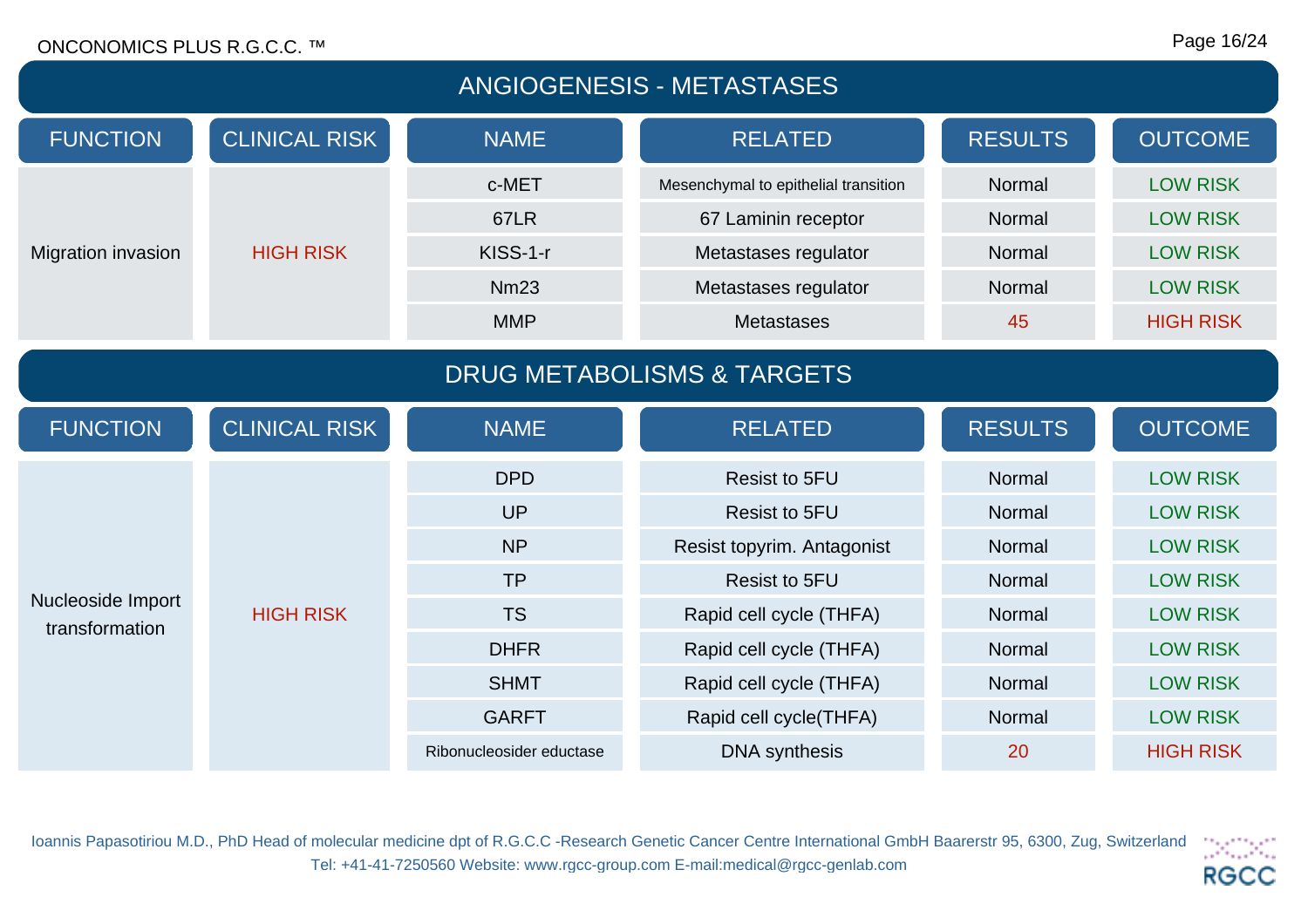#### Page 17/24

| <b>DRUG METABOLISMS &amp; TARGETS</b> |  |                      |                            |                            |                          |                  |
|---------------------------------------|--|----------------------|----------------------------|----------------------------|--------------------------|------------------|
| <b>FUNCTION</b>                       |  | <b>CLINICAL RISK</b> | <b>NAME</b>                | <b>RELATED</b>             | <b>RESULTS</b>           | <b>OUTCOME</b>   |
| Activation of<br>camptothecin         |  | <b>LOW RISK</b>      | CES1&2 (carboxyesterase)   | Resist to camptothecin     | Normal                   | <b>LOW RISK</b>  |
| Xenobiotic                            |  | <b>HIGH RISK</b>     | CypB1                      | Xenobiotic metabolism      | 30                       | <b>HIGH RISK</b> |
| DNA repair related                    |  | <b>HIGH RISK</b>     | ERCC1                      | DNA repair mechanism       | 10                       | <b>HIGH RISK</b> |
| gene                                  |  |                      | RRM1                       | Nucleotide polymerizations | Normal                   | <b>LOW RISK</b>  |
| <b>MARKERS</b>                        |  |                      |                            |                            |                          |                  |
|                                       |  |                      |                            |                            |                          |                  |
| <b>CLINICAL RISK</b>                  |  |                      | <b>NAME</b>                | <b>RELATED</b>             | <b>RESULTS</b>           | <b>OUTCOME</b>   |
| <b>LOW RISK</b>                       |  |                      | CD33                       | Myeloid cellorigin         | Normal                   | <b>LOW RISK</b>  |
| <b>LOW RISK</b>                       |  |                      | <b>CD52</b>                | Leukaemia marker           | Normal                   | <b>LOW RISK</b>  |
| <b>LOW RISK</b>                       |  |                      | <b>CD20</b>                | Lymphoma related antigen   | Normal                   | <b>LOW RISK</b>  |
| <b>HIGH RISK</b>                      |  |                      | <b>EpCAM</b><br>(EpCAm+ve) | <b>Epithelial marker</b>   | 15<br>(3.9 cells/7.5 ml) | <b>HIGH RISK</b> |
| <b>LOW RISK</b>                       |  |                      | PD-L1                      | Immunoregulatory factor    | Normal                   | <b>LOW RISK</b>  |
| <b>LOW RISK</b>                       |  |                      | PD <sub>1</sub>            | Immunoregulatory factor    | Normal                   | <b>LOW RISK</b>  |

Ioannis Papasotiriou M.D., PhD Head of molecular medicine dpt of R.G.C.C -Research Genetic Cancer Centre International GmbH Baarerstr 95, 6300, Zug, Switzerland  $\left\langle \mathcal{M}_{\alpha\beta}^{\alpha\beta}\mathcal{M}_{\alpha\beta}^{\beta}\right\rangle$ Tel: +41-41-7250560 Website: www.rgcc-group.com E-mail:medical@rgcc-genlab.com **RGCC**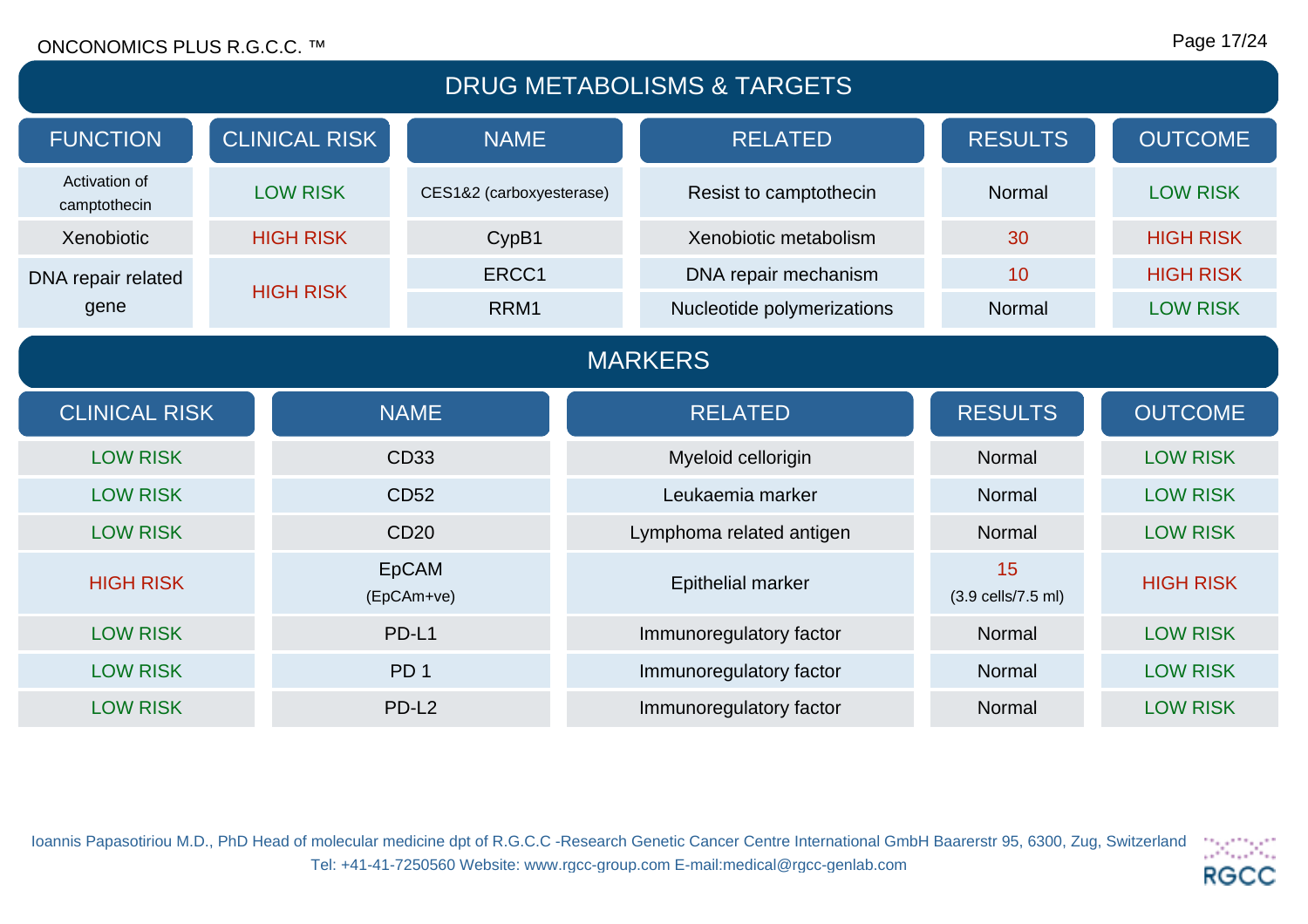## Class I (cytotoxic Agents)

Activation of Caspace (especially 3 and 9) and cytochrom C re



Ioannis Papasotiriou M.D., PhD Head of molecular medicine dpt of R.G.C.C -Research Genetic Cancer Centre International GmbH Baarerstr 95, 6300, Zug, Switzerland Tel: +41-41-7250560 Website: www.rgcc-group.com E-mail:medical@rgcc-genlab.com

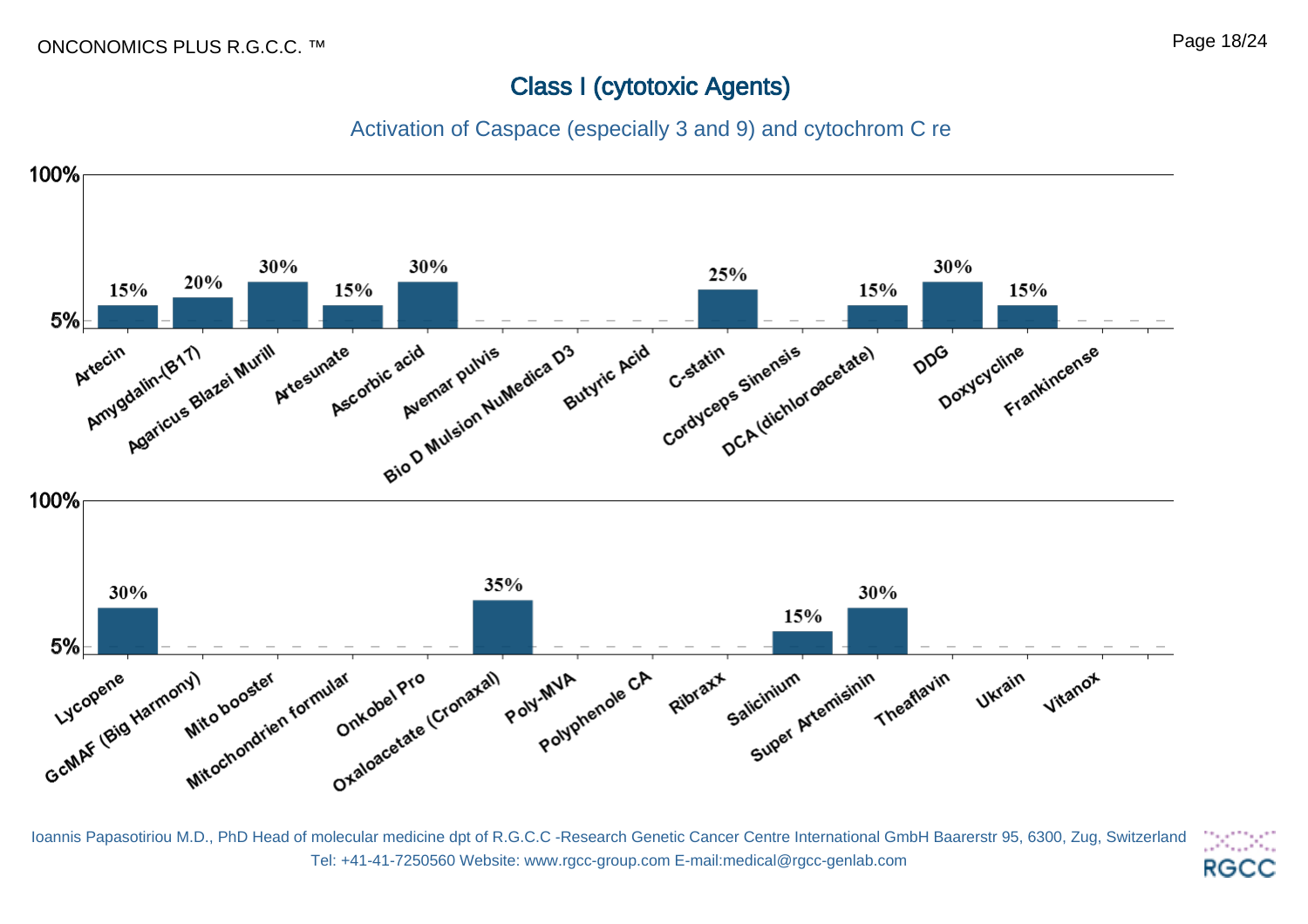#### Page 19/24

## Class II (Immunostimulants/ immunomodulators)

Immunostimulants / immunomodulators release of Cytokins and increase of PBMC & NK



Ioannis Papasotiriou M.D., PhD Head of molecular medicine dpt of R.G.C.C -Research Genetic Cancer Centre International GmbH Baarerstr 95, 6300, Zug, Switzerland Tel: +41-41-7250560 Website: www.rgcc-group.com E-mail:medical@rgcc-genlab.com **RGCC**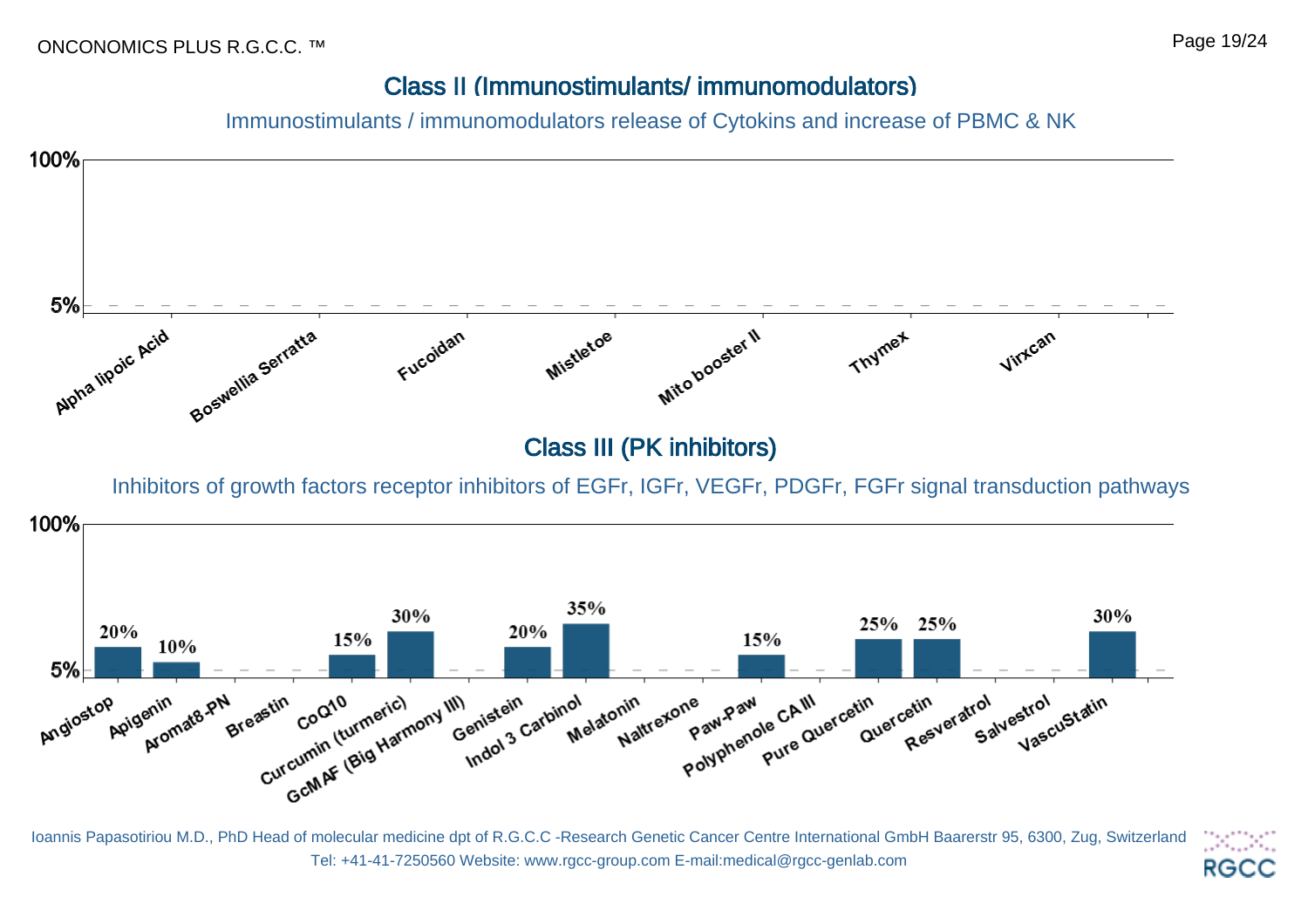## Malignant Cells - Thalidomide



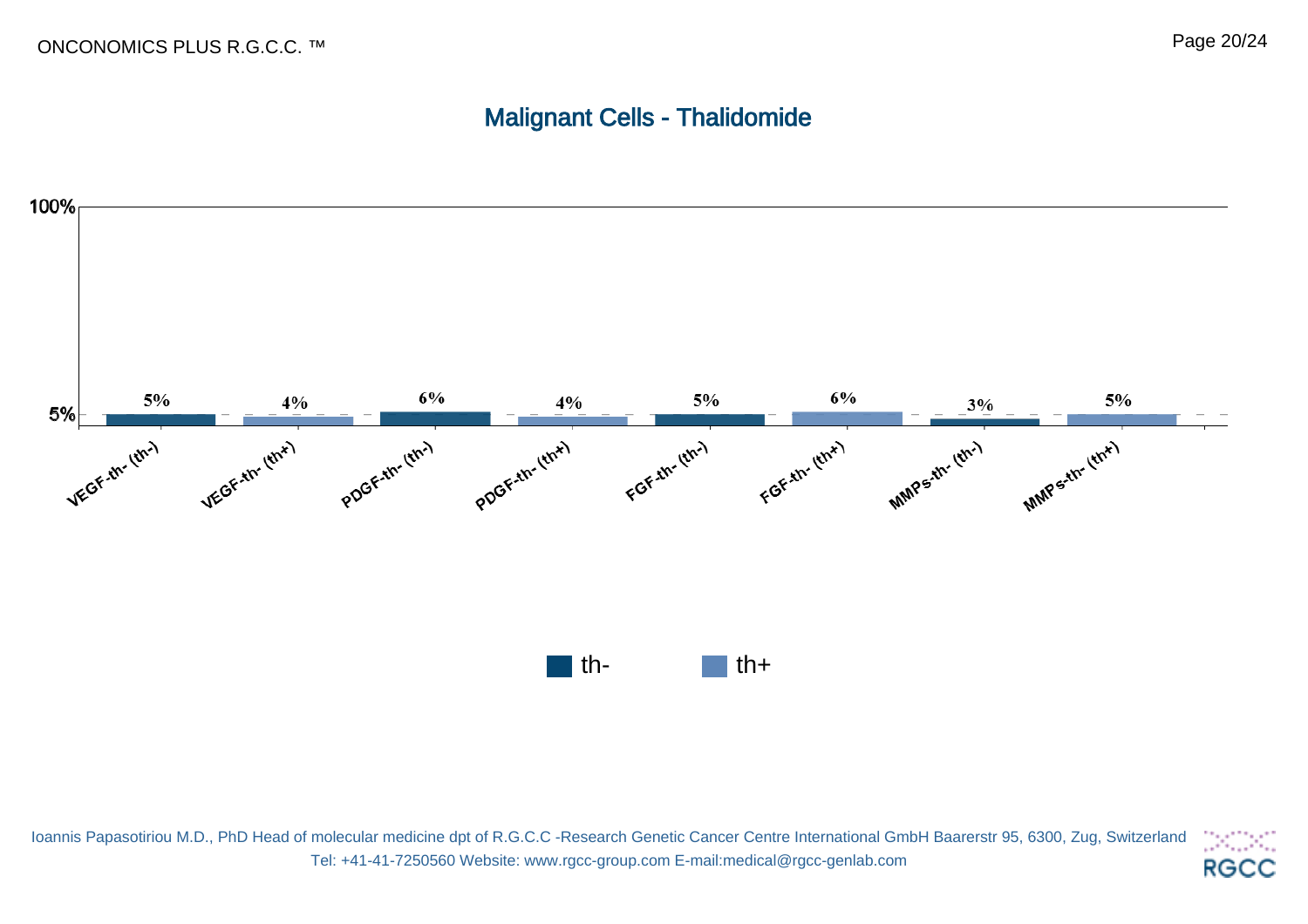# NATURAL SUBSTANCES

| <b>SUBSTANCE</b>                | <b>W/O SUBSTANCE</b> | <b>WITH SUBSTANCE</b> | <b>EFFICACY</b>      |
|---------------------------------|----------------------|-----------------------|----------------------|
| CBD Oil (Syringe) Class 1       | 12                   | 15                    | <b>Not Effective</b> |
| DMSO Sodium Bicarbonate Class 1 | 14                   | 11                    | <b>Not Effective</b> |
| <b>Ganoderma Class 1</b>        | 10                   | 12                    | <b>Not Effective</b> |
| Hydrogen Peroxide Class 1       | 15                   | 16                    | <b>Not Effective</b> |
| <b>Astragalus Class 1</b>       | 12                   | 14                    | <b>Not Effective</b> |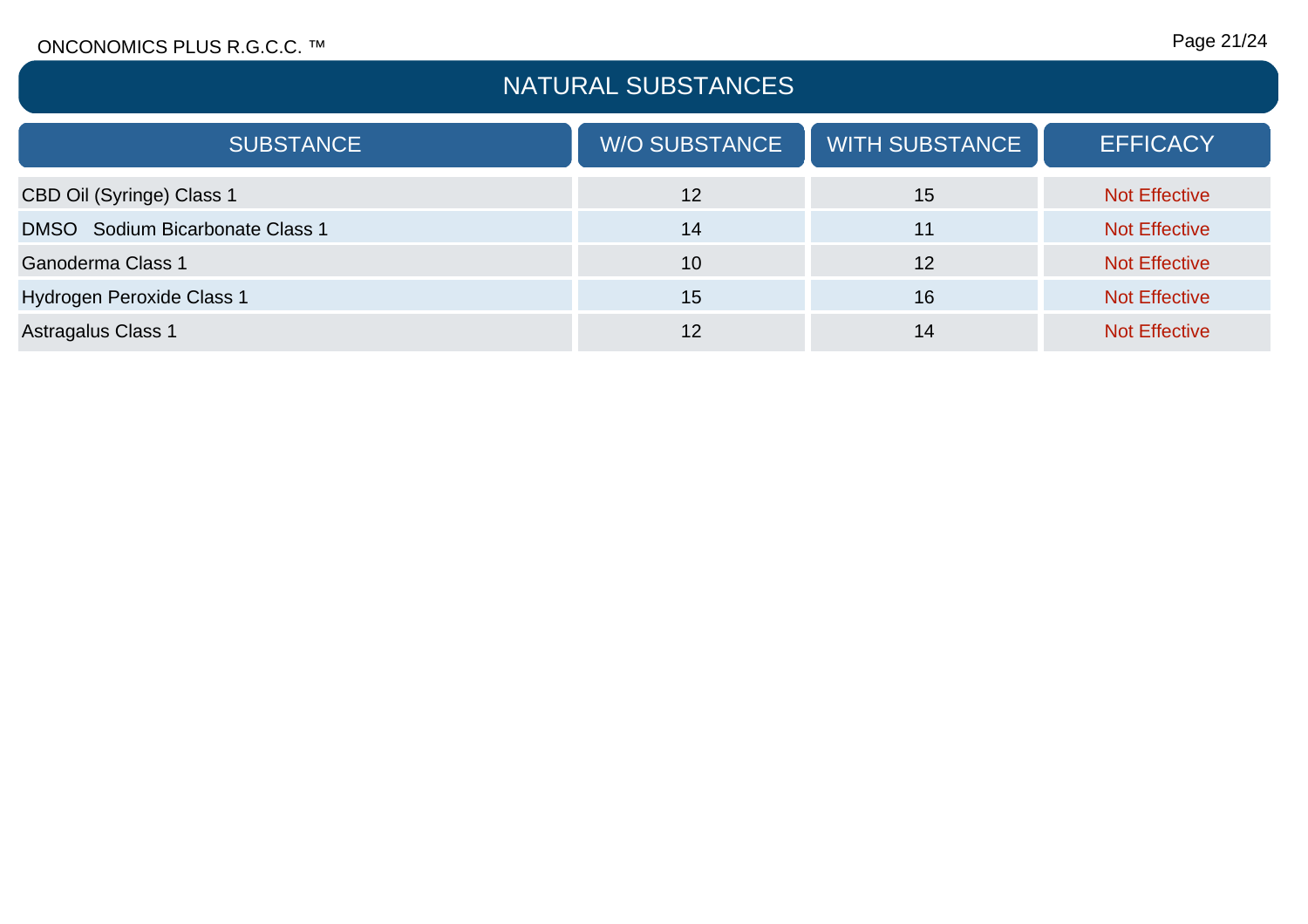It seems that this specific population of malignant cells have greater sensitivity in

From Class I (cytotoxic Agents)

Agaricus Blazei Murill, Amygdalin-(B17), Artecin, Artesunate, Ascorbic acid, C-statin, DCA (dichloroacetate), DDG, Doxycycline, Lycopene, Oxaloacetate (Cronaxal), Salicinium, Super Artemisinin

From Class II (Immunostimulants/immunomodulators)

**Nothing** 

## From Class III (PK inhibitors)

Angiostop, Apigenin, CoQ10, Curcumin (turmeric), Genistein, Indol 3 Carbinol, Paw-Paw, Pure Quercetin, Quercetin, VascuStatin

\*Disclaimer: The natural substances that are tested in our lab facilities are not bonded from restriction for medical use.

Ioannis Papasotiriou MD., PhD Head of molecular medicine dpt. of R.G.C.C.-Research Genetic Cancer Centre International GmbH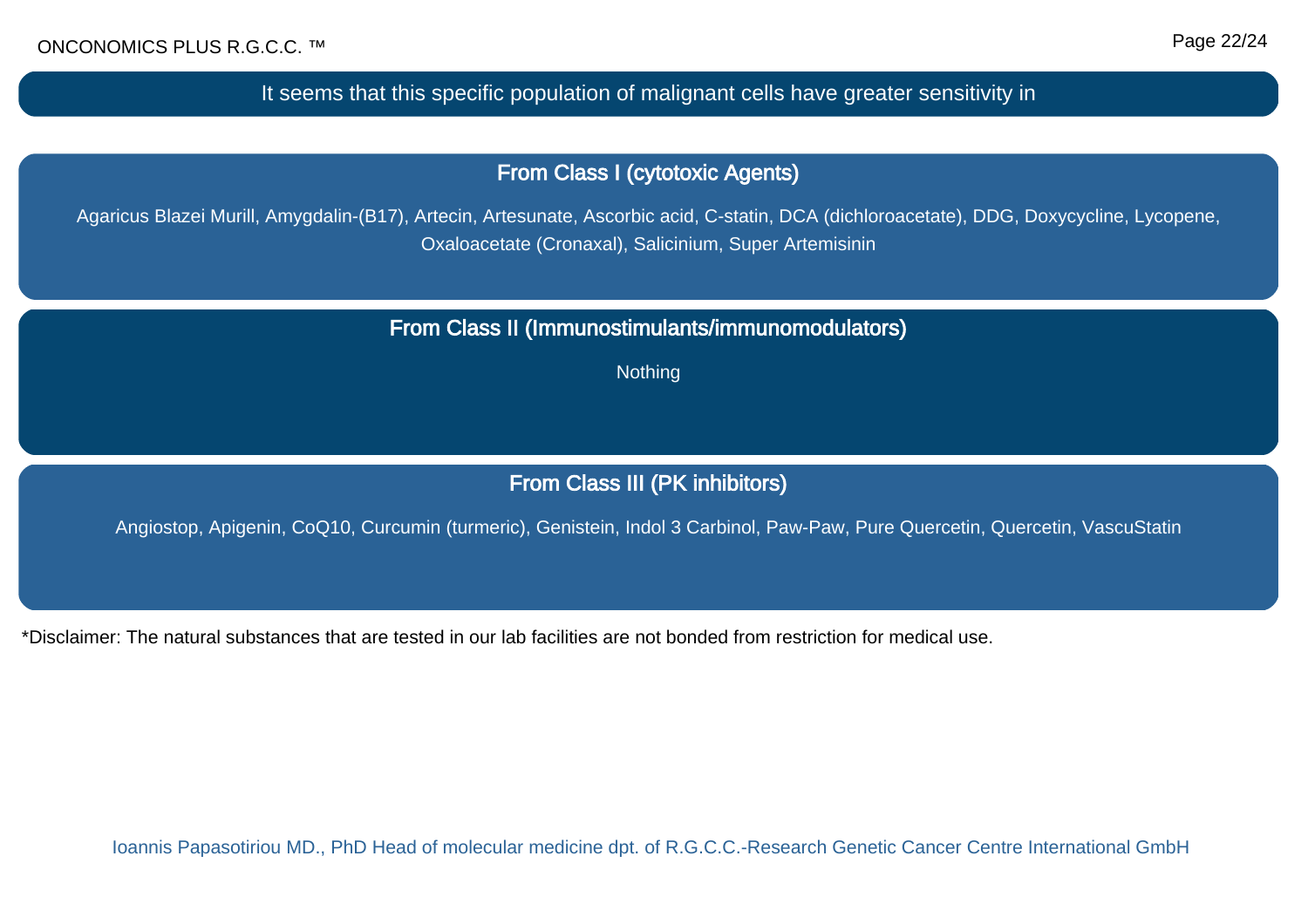#### Page 23/24

| From the investigation above the following were concluded                                                                                              |                                                                                               |  |  |  |
|--------------------------------------------------------------------------------------------------------------------------------------------------------|-----------------------------------------------------------------------------------------------|--|--|--|
| From the whole neoplasmic population we have an expression of MDR1 in a percentage of 40%<br>over control sample (positive in the check of resistance) | There is great overexpression of EGF, TGF-b<br>There is normal expression of IkB(a,b,c), NFkB |  |  |  |
| The concentration of p180 is in high range.                                                                                                            | It appears to have great sensitivity in the inhibitors of topoisomerase II a and II b.        |  |  |  |
| Decreased sensitivity in alkylating factors.                                                                                                           | There is no sensitivity in the inhibitors of Topoisomerase I                                  |  |  |  |
| There is partial sensitivity in taxanes.                                                                                                               | We notice great neoangiogenetic ability (overexpression of VEGF-R 10% over control sample).   |  |  |  |
| There is great sensitivity in alkaloids of vinca.                                                                                                      | We noticed down regulation of Heat Shock Protein HSP90 (-20%), HSP72 (-10%), HSP27 (-         |  |  |  |
| There is no sensitivity in Eribulin.                                                                                                                   | There is no sensitivity in Epothilones.                                                       |  |  |  |
| There in no sensitivity in Cytarabine, Fludarabine                                                                                                     | There is great over-expression of COX2 (15%), C-erb-B1 (45%), Estrogen-Receptor (10%)         |  |  |  |
| There is partial sensitivity in 5FU, MTX, UFT, Raltitrexed, Pemetrexed<br>There is great sensitivity in Gemcitabine, Capecitabin, Fudr                 | There is normal expression of 5-LOX, SS-r, C-erb-B2                                           |  |  |  |

There is over-expression of ANG 1 (15%), ANG 2 (30%), IGF-r 1 (15%), IGF-r 2 (10%)

We noticed no down-regulation of ALK, EML-4-ALK, C-MET, NPM-ALK, CD 117 (ckit), HDAC, HAT, NR3C4-A, NR3C4-B

Ioannis Papasotiriou M.D., PhD Head of molecular medicine dpt of R.G.C.C -Research Genetic Cancer Centre International GmbH Baarerstr 95, 6300, Zug, Switzerland Tel: +41-41-7250560 Website: www.rgcc-group.com E-mail:medical@rgcc-genlab.com